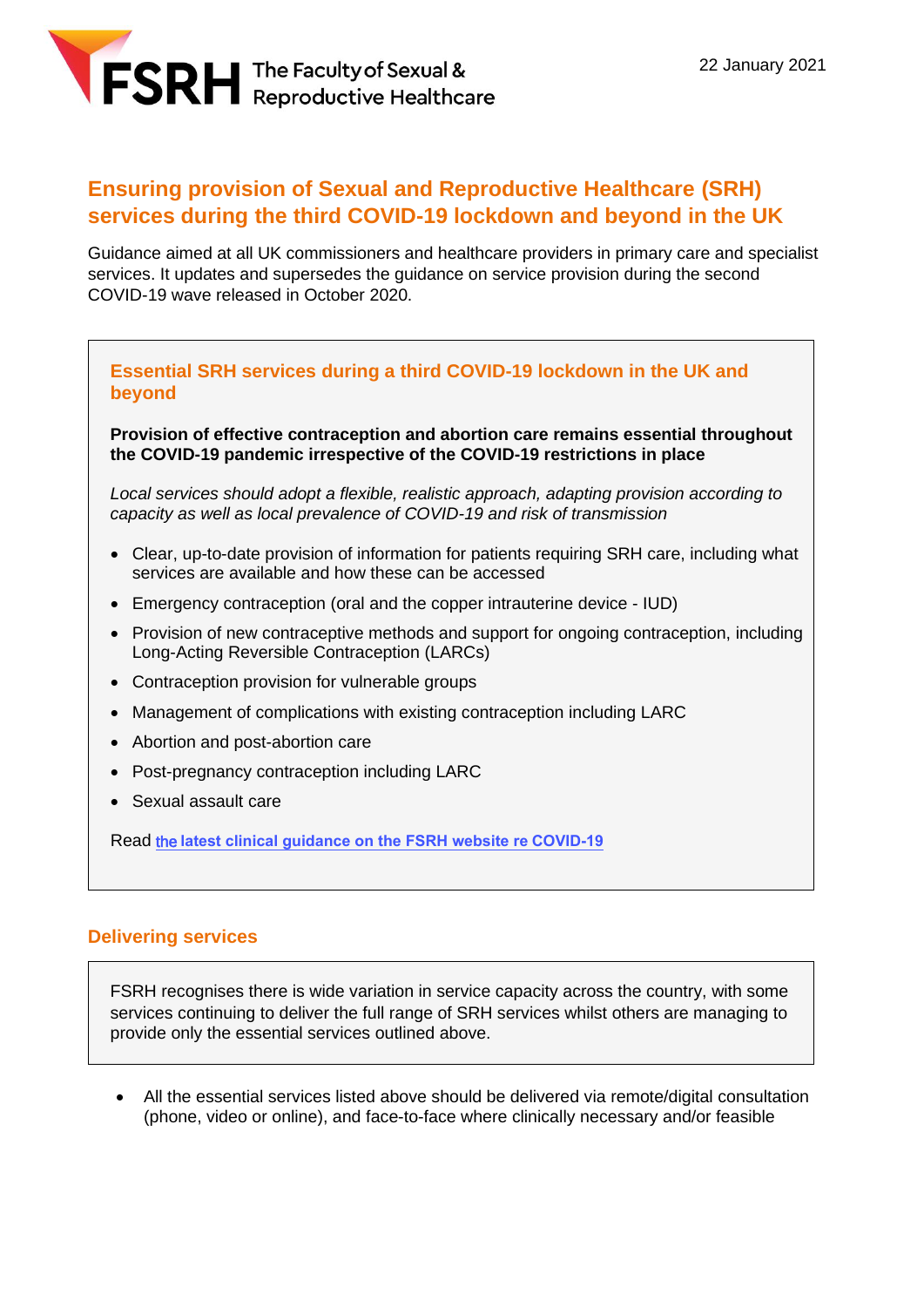- Services should ensure a mix of modalities of consultations is available, including face-toface, to ensure they meet the needs of all patients: e.g. those with a language barrier, data poverty or internet illiteracy
- Telemedicine for abortion care should be maintained
- Remote/electronic prescribing for contraception and Hormone Replacement Therapy (HRT) should be maintained, as well as dispense/click and collect systems for medication or delivery of medication by post
- Online contraception provision should be maintained/developed
- Patients should be provided with links to online resources.

# **Prioritising patients**

The following patients should continue to be prioritised during a third COVID-19 lockdown and beyond:

- Those who have reached the end of the extension period for LARCs, who might require a bridging method or renewal of the LARC (see our [latest advice on our website\)](https://www.fsrh.org/fsrh-and-covid-19-resources-and-information-for-srh/)
- Those on LARC waiting lists (backlogs originating from the outbreak of the COVID-19 pandemic)
- Those reaching the end of the prescription period for combined hormonal contraception
- Individuals at highest risk of unplanned pregnancy:
	- o Individuals attending abortion and maternity services
	- o Under 18s
	- o Homeless
	- o Commercial sex workers/women involved in prostitution
	- o Victims of sexual assault
	- $\circ$  People with language barriers; drug and alcohol problems; learning disability; serious mental illness
	- o Those who are shielding and/or shielding members of their family

Local pathways for urgent referral for vulnerable groups including via social services, sexual assault referral centres (SARCs), BAME groups and young people's outreach should be maintained/established.

# **Flexible approach**

Local services should adopt a flexible, realistic approach, adapting provision according to:

- Changes in local prevalence of COVID-19 and the resulting risk of COVID-19 transmission associated with face-to-face procedures
- Changes in Government policy
- Service and workforce capacity